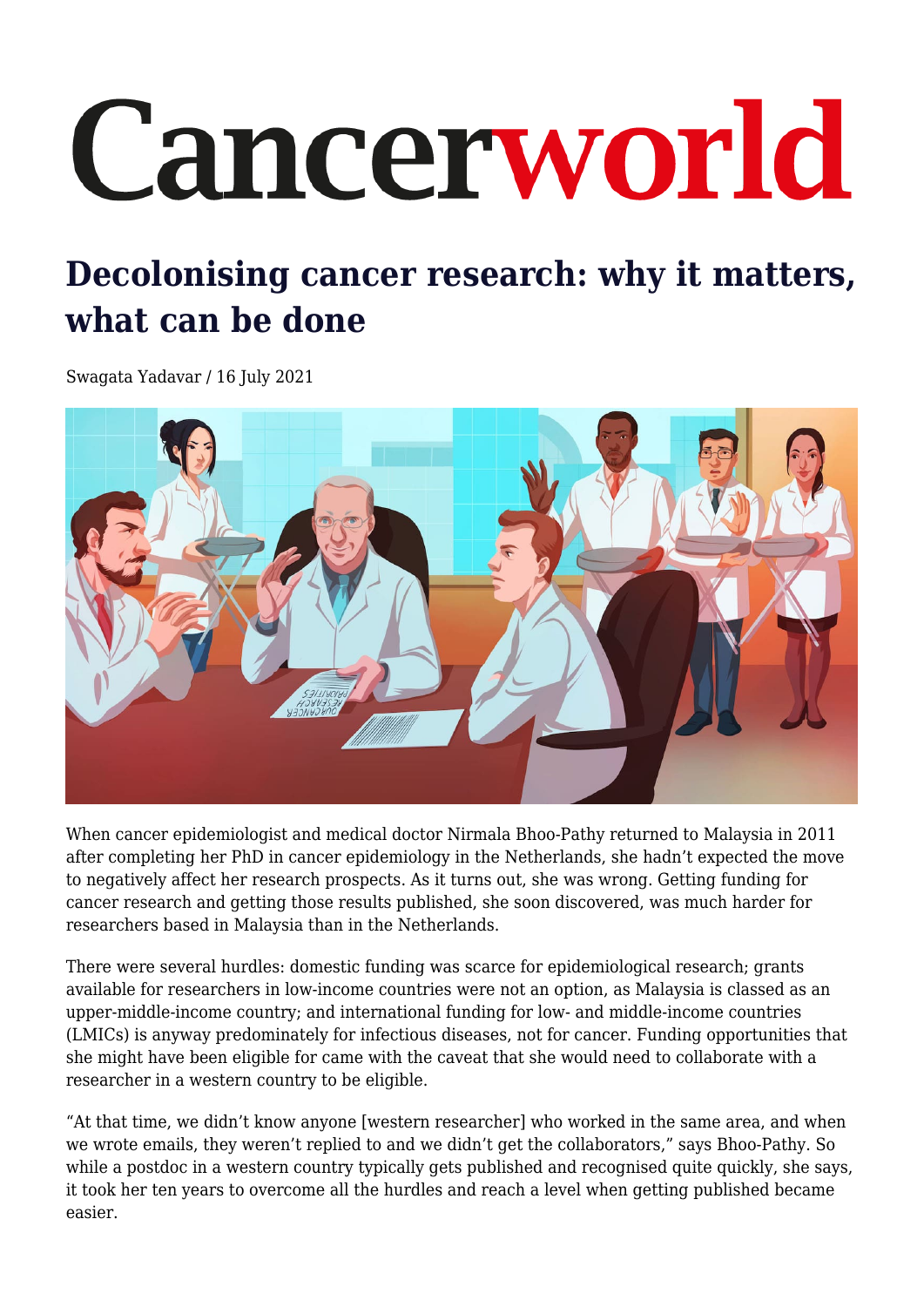Bhoo-Pathy is now an Associate Professor of Clinical Epidemiology, in the faculty of medicine at the University of Malaya, and a recognised name in cancer research, with countless publications to her name that contribute vital evidence to discussions about how to make the best use of available resources to optimise cancer outcomes in the region.

But her many years of battling discrimination and misogyny to get to where she now is have not been easy, and she says she's been "angry for a long time".

Bhoo-Pathy's experience is not unique. Many cancer researchers from developing countries face additional hurdles in their work because cancer research is still dominated by researchers in the Global North and reflects the perspectives and priorities of high-income countries. Researchers from Asian and African countries remain largely dependent on western institutions for expertise and funding, which frequently ties them to working on western research agendas, often at the cost of doing research that could help address the very great needs of their own communities.

A growing awareness of this issue, in recent times, has led to calls to 'decolonise healthcare research'. *Cancer World* spoke to leading cancer experts from both sides of the global divide about why this matters, and what can be done to ensure that resource capacity is shared out more fairly.

#### **Greatest burden, least research**

Logic might dictate that cancer research efforts should focus on the areas of the world that face the heaviest burden. In reality, the opposite is the case.

Over the next two decades, the World Health Organization estimates that more than 80% of new cancer cases will occur in low- and middle-income countries, where survival rates are currently the lowest. Yet only a tiny fraction of almost US \$30 billion spent on cancer research every year goes towards research that could help countries that need it most to develop evidence on solutions that would work for their populations.

Looking specifically at randomised controlled trials  $-$  the most rigorous research methodology  $-$  a June 2021 [study](https://jamanetwork.com/journals/jamaoncology/article-abstract/2775243) published in *JAMA Oncology* showed that, between 2014 and 2017, fewer than 1 in 10 randomised controlled trials in cancer were led by researchers in low- and middle-income countries.

#### **High impact research, low impact-factor journal**

Along with structural issues like funding, which limit opportunities to conduct high quality research, researchers from low- and middle-income countries face a variety of additional obstacles to getting published in high impact journals. The [JAMA Oncology s](https://jamanetwork.com/journals/jamaoncology/article-abstract/2775243)tudy found that trials from low- and middleincome countries are more likely to identify effective therapies and have a larger [effect size](https://www.ncbi.nlm.nih.gov/pmc/articles/PMC3444174/) than trials from high-income countries, yet they were published in low impact-factor journals. "There is a funding and publication bias against trials led by LMICs," the study said.

# "Reviewers often comment that the research is not 'novel'… but our setting and our challenges are unique"

This is illustrated by Bhoo-Pathy's experience. She works in clinical epidemiology and implementation research, focussed on clinical and patient-centred cancer outcomes, and says she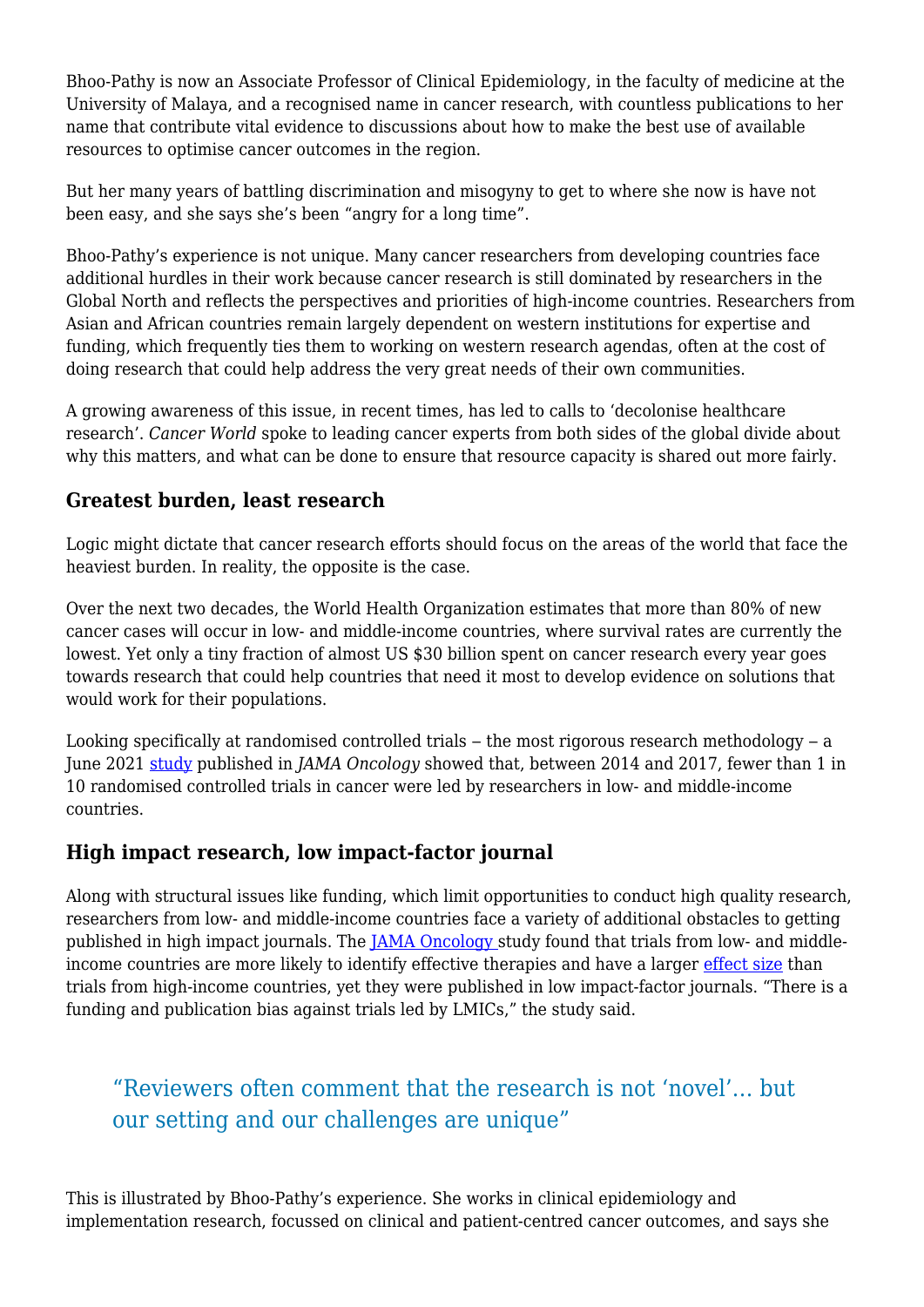often finds unjustified resistance from journals she approaches. Reviewers often comment that the research is not 'novel', and 'nothing new', on the grounds that the topics have already been researched in high-income settings.

"But what is different is that our setting and our challenges are unique," says Bhoo-Pathy. "Amid scarcity of health resources, what we are aiming to do is to share research findings and, importantly, local solutions that may work. And if we don't get to publish this, there is no recognition of the science and we cannot share our best practices with other [countries with] similar settings," she said.

In a [survey](https://ecancer.org/en/journal/editorial/93-the-current-state-of-african-oncology-research-publication-how-to-increase-africas-research-impact#ref15) of African oncology professionals conducted by the medical journal, *e*cancer, in 2019, almost 8 in 10 respondents reported facing barriers to getting their research published. Most of them cited a lack of funding, inadequate research techniques, geographical bias and linguistic difficulties to be the reasons. A lack of available data relevant to their regional or racial context was also a problem.

Research from low- and middle-income countries often gets shunted away from mainstream journals to global health 'open access' journals. But while these are free to access they charge up to US \$5,000 in article processing charges, which researchers in less developed countries cannot afford.

The *[e](https://ecancer.org/en/journal/editorial/93-the-current-state-of-african-oncology-research-publication-how-to-increase-africas-research-impact#ref15)*[cancer survey](https://ecancer.org/en/journal/editorial/93-the-current-state-of-african-oncology-research-publication-how-to-increase-africas-research-impact#ref15) also showed 85% of African oncology professionals had faced problems accessing the latest research and guidelines relevant to inform their patient care, citing cost as the biggest obstacle.

As the *e*cancer paper concluded, "This results in 'lost science' in the form of information which is either not published or simply not made freely accessible to all. This leads to doctors being unaware of specific data and best practices which would make a difference to outcomes for their patients."

There is now a growing recognition among editors of some medical journals that things have to change.

In 2019, the Lancet Group adopted a [diversity pledge](https://www.thelancet.com/diversity) that committed them to increasing the representation of women and colleagues from low- and middle-income countries among their editorial advisers, peer reviewers, and authors. In an editorial comment they noted that, "Editors generally use reviewers who are recognised experts in the field and, given the pressure of time and volume of submissions, often rely upon tried and tested networks," and pledged that, "With our renewed recognition and commitment to gender and diversity, expanding and diversifying our reviewer pool is now a priority."

They [set targets](https://www.thelancet.com/journals/lancet/article/PIIS0140-6736(19)30289-2/fulltext) of increasing the proportion of reviewers at *The Lancet* by 25%, with local reviewers mandatory for all global health content and with a 'strengthened preference' for at least 50% Global South contributors for Series and Commissions.

More recently, the *Lancet Global Health*, in its February 2021 [editorial](https://www.thelancet.com/journals/langlo/article/PIIS2214-109X(21)00004-8/fulltext?rss=yes), commented on the role journals play in maintaining and perpetuating the status quo, and called for readers to share their expertise and experiences on their frustration with global health research and what needs to change.

#### **Implementation research: high impact, low priority**

Much of the research done in high-income countries is not relevant in the rest of the world. A lot of the funding for cancer research in these countries comes from industry and relates to development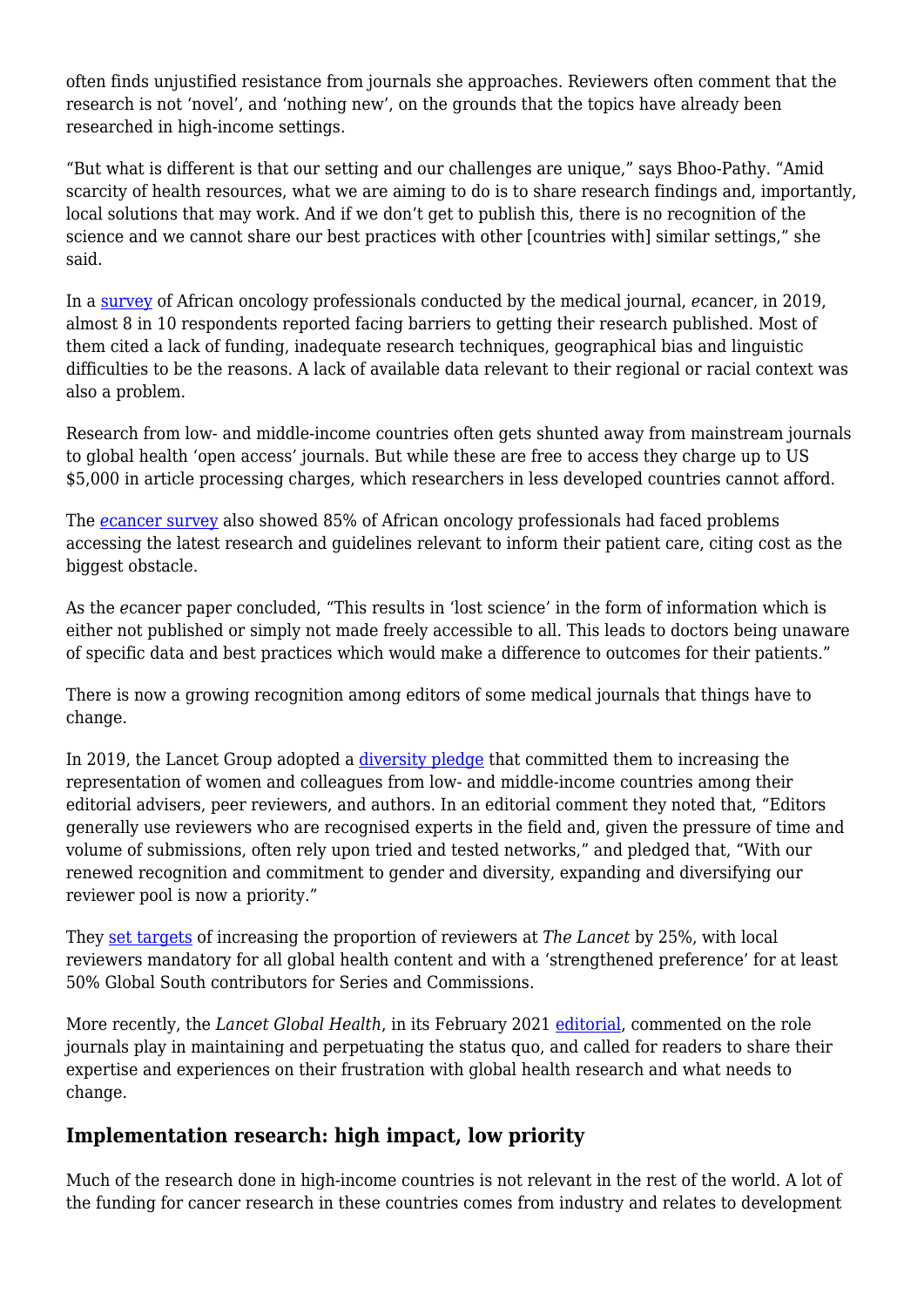of new drugs like immunotherapies and precision medicine approaches which are out of reach for most cancer patients, including many public health systems in Europe. CAR-T cell therapy, for instance, where a patient's T cells are modified in the laboratory to enable them to identify and kill cancer cells, [costs around US \\$500,000](https://www.pharmacytimes.com/view/study-finds-total-cost-of-care-for-car-t-post-treatment-events-can-exceed-1-million) in the US, and can go up to US \$700,000 or US \$1mn, with administration and hospitalisation costs included.

CS Pramesh, Director and Head of Thoracic Surgery at the Tata Memorial Hospital, Mumbai, points out that funding research on how best to implement interventions that are known and proven to be effective in the community, can have a much greater impact in terms of lives saved and improved.

Many of these interventions are low-cost and provide solutions for low-resource settings, and Tata Memorial Hospital, India's foremost tertiary care cancer centre, excels in doing cost-effective, implementable and scalable interventions for cancer control.

One good example is their [study on cervical cancer screening,](https://ascopubs.org/doi/abs/10.1200/jco.2013.31.18_suppl.2) where they proved that visual inspection with acetic acid, done by trained primary care workers, is a viable alternative to pap smears and resulted in 30% reductions in deaths from cervical cancer.

# "What we are trying to do with all of these is to bring the cost of cancer care down and provide effective and practical alternatives to expensive interventions"

The hospital is currently involved in trials using repurposed drugs for treating cancer, said Pramesh. The hospital is partnering with the Medical Research Council of the UK in a study on the use of aspirin as an adjuvant after curative treatment of common cancers such as breast, prostate, colorectal, oesophageal and gastric. "What we are trying to do with all of these is to bring the cost of cancer care down and provide effective and practical alternatives to expensive interventions which have been developed in the West, because from a practical viewpoint, [they are] not implementable in the Indian situation," he said.

#### **Studies in resource-poor countries have a global relevance**

If good quality studies focussed on community needs in low- and middle-income countries find funding and support from local and international partners, the evidence generated can also benefit countries with greater resources.

For example, in a landmark [study of breast cancer screening,](https://www.bmj.com/content/372/bmj.n256) whose 20-year follow-up results were published in the *BMJ* in January 2021, a team of researchers led by Indraneel Mittra, a surgical oncologist and professor emeritus at the Tata Memorial Hospital, showed that clinical breast examination conducted every two years by primary healthcare workers led to a relative reduction in deaths from breast cancer of almost 30% among women aged 50 and over.

That trial was supported by the US National Institute of Health and by grants from the Indian Department of Atomic Energy, and the philanthropic Tata Trusts. It led to a recommendation that clinical breast examination should be considered for breast cancer screening in low- and middleincome countries, where screening programmes using mammography are not sustainable because of the cost of equipment and trained radiologists. A mammography machine in India, for example, costs US \$400,000 and the price per mammograph is US \$26 which is more than the entire annual per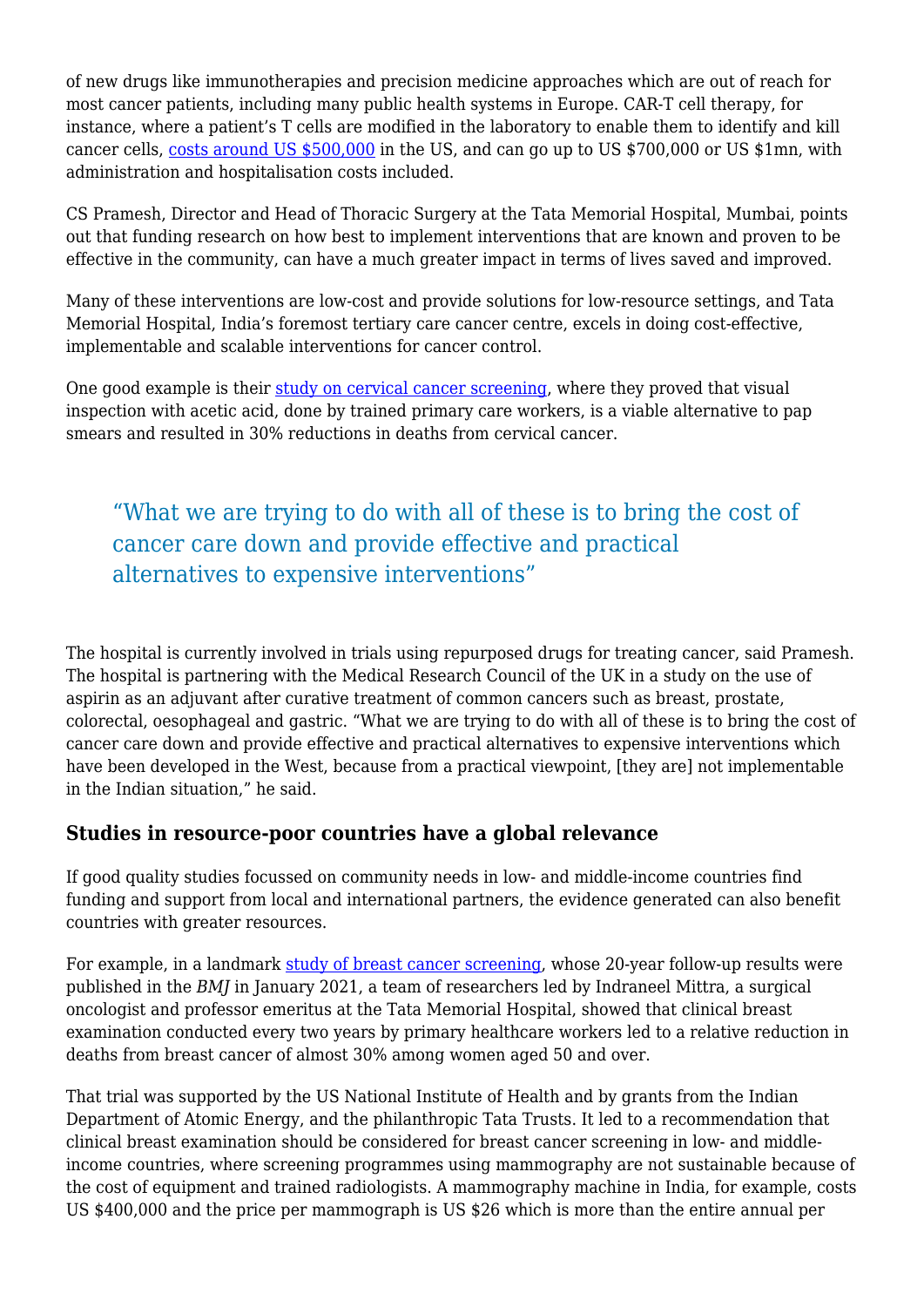capita [spend](https://data.worldbank.org/indicator/SH.XPD.GHED.PC.CD?locations=IN) on public health, which stands at just \$19.

The randomised controlled trial followed more than 151,000 women between 35 and 64 years for 20 years. In addition to demonstrating the significant drop in mortality among women aged 50 or more, the trial showed this affordable approach to breast screening resulted in a significant reduction in the proportion of women diagnosed with stage III or IV disease (37% v 47%, *P*=0.001), and in more breast cancers being picked up at a younger age (55.18 v 56.50; *P*=0.01).

The findings are particularly important because breast cancer remains one of the most common cancers across the world and the failure to diagnose the disease at an early stage accounts in large part for poorer survival rates in low- and middle-income countries. Some of the mortality-toincidence ratios reported in Middle, Eastern, and West Africa, for instance, are [as high as 0.55,](https://www.sciencedirect.com/science/article/abs/pii/S0272271217301166?via%3Dihub) [compared with 0.16](https://www.sciencedirect.com/science/article/abs/pii/S0272271217301166?via%3Dihub) in North America.

The Indian study was the first to focus on the role of clinical breast examination alone, said Rajendra Badwe, surgical oncologist and now director of the Tata Memorial Centre, who co-authored the *[BMJ](https://www.bmj.com/content/372/bmj.n256)* [paper.](https://www.bmj.com/content/372/bmj.n256) Nineteen states in India have already trained their frontline health workers in clinical breast examination, and the Tata Memorial Hospital is in talks with health officials in Brazil who are interested in implementing results of the study, he adds.

But the study also has a relevance in countries with much higher levels of resources, feeding evidence into evaluations of the risks versus benefits of mammography screening programmes. In 2014, 25-year follow-up results of a [Canadian study](https://www.bmj.com/content/348/bmj.g366) of almost 90,000 women aged 40–59 showed that, in a setting where adjuvant therapy is freely available, annual mammography for breast cancer screening resulted in one woman being overdiagnosed for every 424 screened, yet mammography did not lead to a reduction in deaths as compared to screening by physical breast examination.

# "Global health is really about common processes and structures and systems that create and maintain health inequity or promote equity"

Anna Dare, Global Cancer Disparities Fellow at Memorial Sloan Kettering Cancer Center, argues that learning between countries at different levels of economic development should always be seen as something that occurs in both directions, where groups learn from each other's clinical and research experiences and adopt and adapt them for their own contexts.

Dare's own interest in health inequities stemmed from the realisation that life expectancy, including after a cancer diagnosis, on the Māori side of her family in New Zealand was much lower than for non-Māori, despite New Zealand being a high-income country.

"Global health is sometimes erroneously thought of as referring to geography. But it's really about these common processes and structures and systems that create and maintain health inequity or promote equity," said Dare, which is why it is important to consider inequities not only between countries but also within countries.

#### **Building local research capacity**

Richard Sullivan, professor of Cancer and Global Health at King's College London and Director of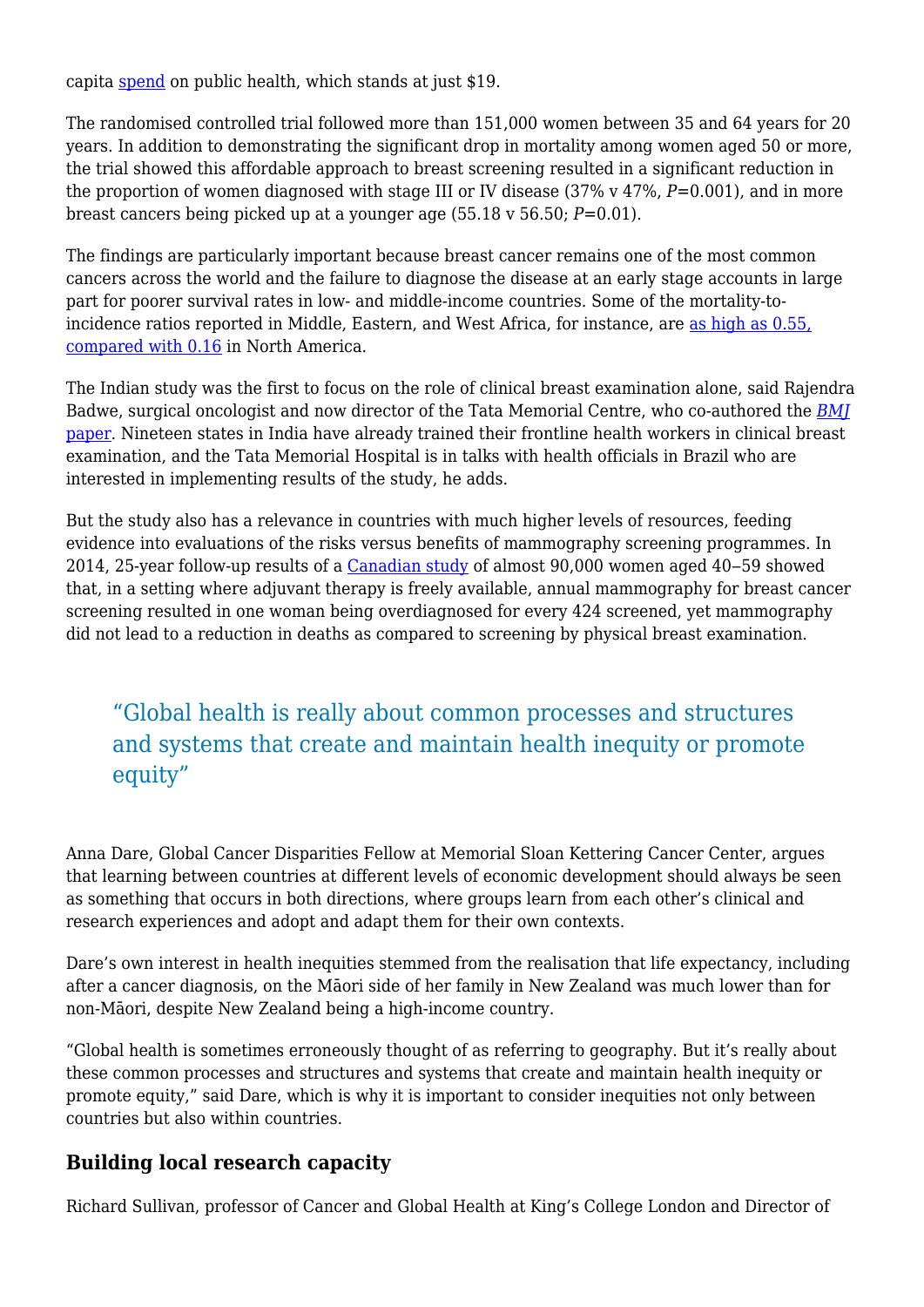the Institute of Cancer Policy (ICP), highlights the limitations of the current situation where so much global health research is still led by experts from the Global North, who are 'parachuted' into countries they are completely unfamiliar with.

It is a bit like being a travel writer, visiting a Greek island and still being confident enough to write a book on Greek culture, says Sullivan. "You have visited the country only once, you don't know the language, you've never lived there and haven't even talked to people there properly."

He feels much global health research often overlooks important distinctions, such as those between countries where cancers are primarily related to infections and those where non-infectious related cancers predominate. These distinctions do not necessarily correlate closely with country income levels – low, lower-middle, upper-middle, high – which tend to be used to categorise countries for research purposes.

# "I suddenly saw that the narrative discourse was completely disconnected from the reality on the ground"

Sullivan has long been an ardent advocate of getting diverse voices in shaping global cancer policy. He says his outlook comes from his diverse background – a Christian Lebanese father and Irish mother – and having spent his childhood in East Africa and Middle East. Later, working in Zambia, India, Central African Republic DRC, he realised that the reality of the people in these countries was not reflected in papers coming out of western countries, "I suddenly saw that the narrative discourse was completely disconnected from the reality on the ground."

What makes it worse, he says, is when these researchers fail to give adequate credit and recognition to the local researchers they will have relied on, rendering their contribution invisible, making it harder for local researchers to attract their own research funding, and reaffirming perceptions that expertise resides only in the Global North.

Commitments like those made by The Lancet Group to increase the proportion of their contributors and reviewers from the Global South will hopefully help to end the worst of these practices. Journals such as *[e](https://ecancer.org/en/journal)*[cancermedicalscience,](https://ecancer.org/en/journal) published by the European Institute of Oncology, which focus specifically on under-resourced communities, also offer important platforms for research and researchers who face unfair barriers to getting published. Importantly, not only are the articles in the journal free to read and download, but authors who don't have funding for publication are not charged any processing fees. The *[e](https://ecancer.org/en/)*[cancer website](https://ecancer.org/en/) also offers a free platform for cancer research done across the world, along with educational resources.

Y[e](https://ecancer.org/en/journal)t even dedicated journals like *e[cancer](https://ecancer.org/en/journal)* – whose editor in chief, Eduardo Cazap, was founder and first President of the Latin American & Caribbean Society of Medical Oncology (SLACOM) – can struggle to address the domination of western researches in the papers it publishes. Recognising the problem, the journal recently revised its submission criteria to only accept articles which feature at least one author from a low- or middle-income country, or which have a significant impact on underresourced settings.

#### **Nurturing researchers ‒ a local and global responsibility**

Widening opportunities to get published, and incentivising researchers with greater funding access to collaborate with researchers in countries with fewer resources, are an important part of efforts to